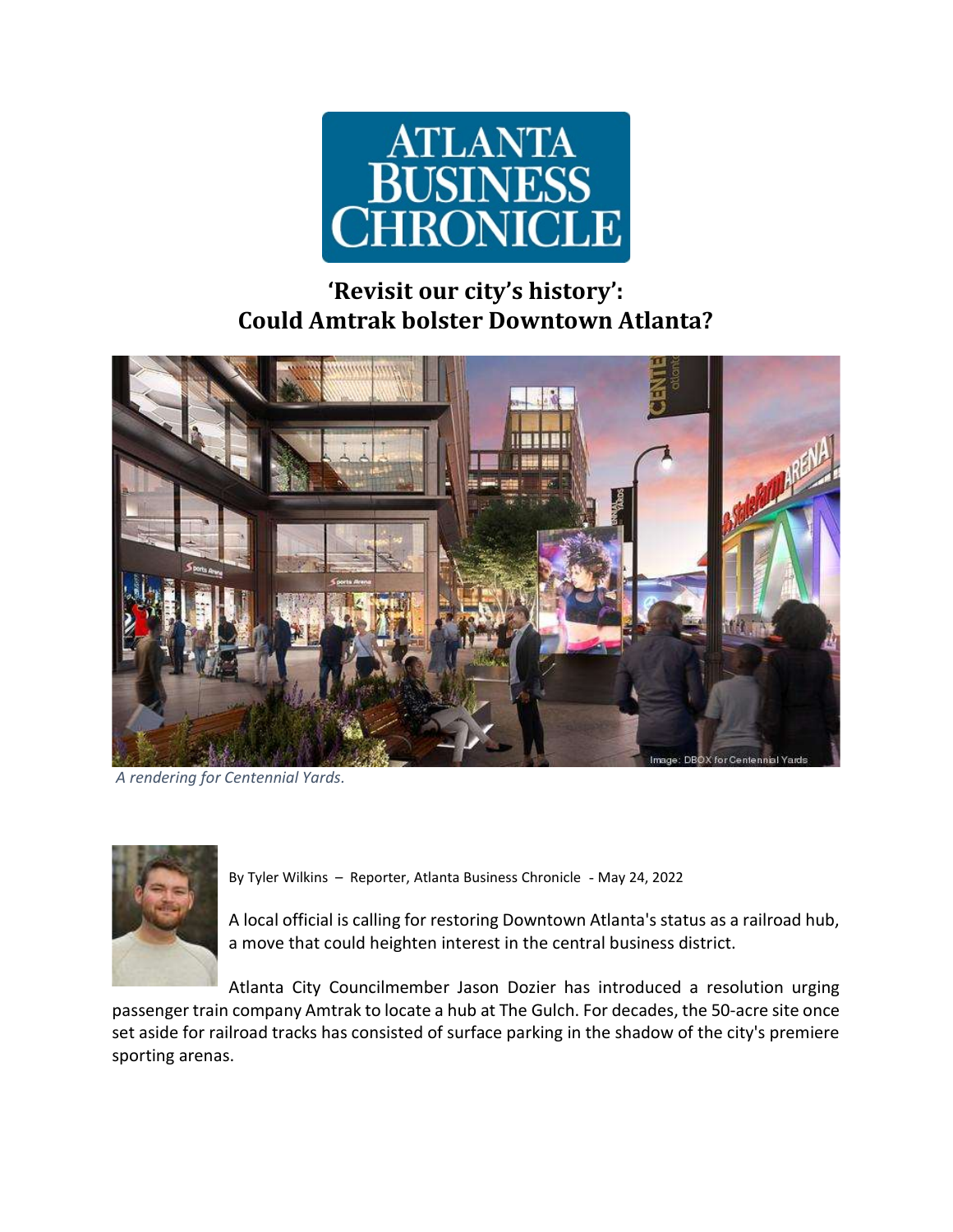"Atlanta has always been a railroad town," Dozier told Atlanta Business Chronicle. "We have a once-in-a-lifetime opportunity to revisit our city's history in a way that we unfortunately destroyed in the '60s and '70s."

## Downtown's development potential

The councilmember envisions the transit hub as part of CIM Group's plan to turn The Gulch into Centennial Yards. The developer hopes to create a lively district that incorporates restaurants, retail and residential spaces near State Farm Arena and Mercedes Benz Stadium, similar to The Battery development around Truist Park in Cobb County.

The \$5 billion development is expected to act as a catalyst for reenergizing South Downtown now home to tourist attractions, aging office buildings and government facilities — by bringing residents into the district.

An Amtrak hub could enhance the desirability of developing in South Downtown, said John Boyd, a site selection expert with Boyd & Company Inc. The introduction of new transit systems often spurs mixed-use projects with affordable housing, he said, referencing the Brightline and Tri-Rail networks in Florida.

South Downtown was once home to Terminal Station — one of Atlanta's main train stations that connected passengers to other cities across Georgia and the Southeast. The Richard B. Russell Federal Building now sits on the site of the former station, which was demolished in the 1970s.

## Attracting companies to Downtown

Economic development officials often tout robust transportation systems when competing for corporate relocations. An Amtrack hub could bolster the efforts of attracting new companies to Centennial Yards.

Brian McGowan, president of CIM Group's Centennial Yards Co., sees the area as a site for a potential corporate tech expansion, similar in scale to Microsoft Corp.'s incoming Grove Park campus, which could house up to 15,000 employees.

As a way to attract and retain young talent, companies often view transit as a box to check when looking for new office space. For example, Microsoft's planned campus is near a MARTA station. Uptown Atlanta, a development in south Buckhead, is seeing growing interest, in part because of its future BeltLine connections and proximity to MARTA.

So far, Midtown has scored many of the city's major corporate relocations in the past few years. It's one of the most highly sought after neighborhoods for young professionals moving to the area.